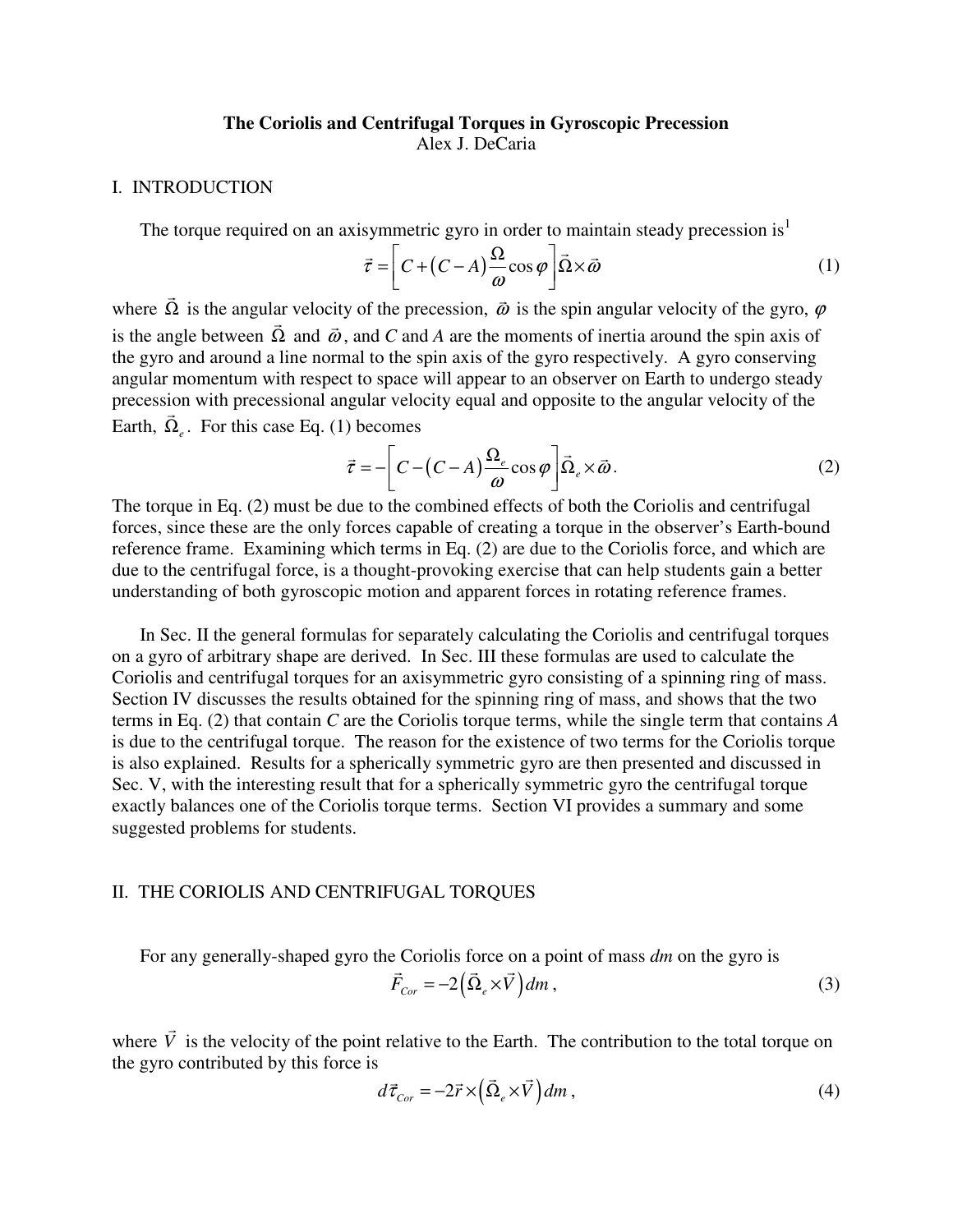where  $\vec{r}$  is the position vector from the gyro's center of mass. There are two contributions to the velocity: that due to the spin of the object, and that due to the precession. The total of these contributions is

$$
\vec{V} = \vec{\omega} \times \vec{r} - \vec{\Omega}_e \times \vec{r} = (\vec{\omega} - \vec{\Omega}_e) \times \vec{r}
$$
 (5)

so that

$$
d\vec{\tau}_{Cor} = -2\vec{r} \times (\vec{\Omega}_e \times [(\vec{\omega} - \Omega_e) \times \vec{r}]) dm , \qquad (6)
$$

which after application of vector identities becomes

$$
d\vec{\tau}_{Cor} = -2(\vec{\Omega}_e \bullet \vec{r}) \left[ \vec{r} \times (\vec{\omega} - \vec{\Omega}_e) \right] dm \,. \tag{7}
$$

The torque due to the Coriolis force on the gyro is the integral of Eq. (7) over the entire body.

The centrifugal force at a point of mass, *dm*, on the body is

$$
\vec{F}_{cen} = \Omega_e^2 \vec{R} \, dm \,, \tag{8}
$$

where  $\vec{R}$  is the perpendicular distance to a line parallel to the Earth's axis of rotation through the center of mass of the body. This produces a torque given by

$$
d\vec{\tau}_{cen} = \vec{r} \times \left(\Omega_e^2 \vec{R}\right) dm\,,\tag{9}
$$

and the torque due to the centrifugal force on the gyro is the integral of Eq. (9) over the entire body.

## III. CALCULATION OF TORQUES FOR A SPINNING RING

The calculation of the Coriolis and centrifugal torques for an axisymmetric gyro consisting of a ring of radius  $r_0$  proceeds as follows. A suitable coordinate system for the integration is a right-handed coordinate system with the *z*-coordinate in the direction of  $\vec{\omega}$  and the *x*-coordinate in the direction of  $\vec{\Omega}_e \times \vec{\omega}$  (Fig. 1). In this coordinate system the appropriate vectors have components

$$
\vec{r} = r_0 \left( \sin \theta \hat{i} + \cos \theta \hat{j} \right)
$$
  
\n
$$
\vec{R} = r_0 \left( \sin \theta \hat{i} + \cos^2 \varphi \cos \theta \hat{j} - \cos \varphi \sin \varphi \cos \theta \hat{k} \right)
$$
  
\n
$$
\vec{\Omega}_e = \Omega_e \left( \sin \varphi \hat{j} + \cos \varphi \hat{k} \right)
$$
  
\n
$$
\vec{\omega} = \omega \hat{k}
$$
\n(10.a-d)

where  $\theta$  is the angle between  $\vec{r}$  and the *y* axis (measured clockwise), and  $\varphi$  is the angle between the two angular velocity vectors. The incremental mass, *dm*, is

$$
dm = IRd\theta \tag{11}
$$

where *l* is the mass per unit length of the ring. Using Eqs. (10) and (11) in Eqs. (7) and (9) and integrating results in the following equations for the Coriolis and centrifugal torques: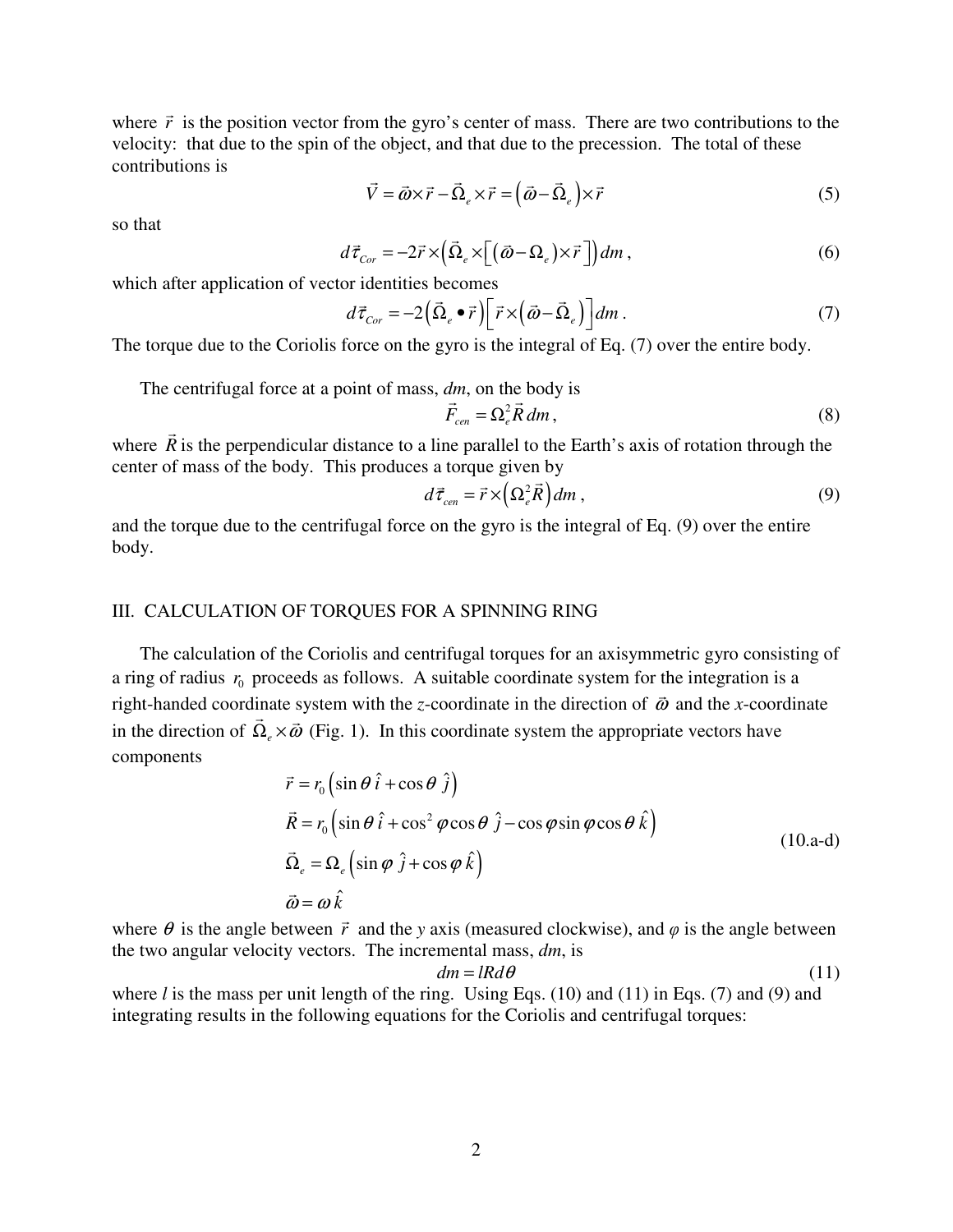$$
\vec{\tau}_{Cor} = -2l\Omega_e r_0^3 \sin \varphi \int_{0}^{2\pi} \left[ (\omega - \Omega_e \cos \varphi) \cos^2 \theta \hat{i} \right] d\theta
$$
\n
$$
- (\omega - \Omega_e \cos \varphi) \cos \theta \sin \theta \hat{j} \right] d\theta
$$
\n(12)

and

$$
\vec{\tau}_{cen} = -l\Omega_e^2 r_0^3 \int_0^{2\pi} \left[ \sin \varphi \cos \varphi \cos^2 \theta \hat{i} \right] + \left( 1 - \cos^2 \varphi \right) \cos \theta \sin \theta \hat{k} \right] d\theta.
$$
 (13)

Owing to the orthogonality of sines and cosines, only the  $\hat{i}$  components of these equations will be non-zero on integration, and the resulting equations are

$$
\vec{\tau}_{Cor} = -Mr_0^2 \Omega_e \sin \varphi (\omega - \Omega_e \cos \varphi) \hat{i}
$$
 (14)

and

$$
\vec{\tau}_{cen} = -(M/2) r_0^2 \Omega_e^2 \sin \varphi \cos \varphi \,\hat{i}
$$
\n(15)

where *M* is the total mass of the ring ( $M = 2l\pi r_0$ ). The moments of inertia for the ring of mass are  $2^{\prime}$ 

$$
A = Mr_0^2/2
$$
  
\n
$$
C = Mr_0^2
$$
\n(16a and b)

so Eqs. (14) and (15) can be written as

$$
\vec{\tau}_{Cor} = -C\Omega_e \sin \varphi (\omega - \Omega_e \cos \varphi) \hat{i}
$$
 (17)

and

$$
\vec{\tau}_{cen} = -A\Omega_e^2 \sin\varphi \cos\varphi \,\hat{i} \,. \tag{18}
$$

Summing Eqs. (17) and (18) yields

$$
\vec{\tau} = -\left[C - (C - A)\frac{\Omega_e}{\omega}\cos\varphi\right] \Omega_e \omega \sin\varphi \,\hat{i} \,, \tag{19}
$$

which can be written as

$$
\vec{\tau} = -\left[C - (C - A)\frac{\Omega_e}{\omega}\cos\varphi\right]\vec{\Omega}_e \times \vec{\omega}.
$$
 (20)

Equation (20) is identical to Eq. (2) as expected.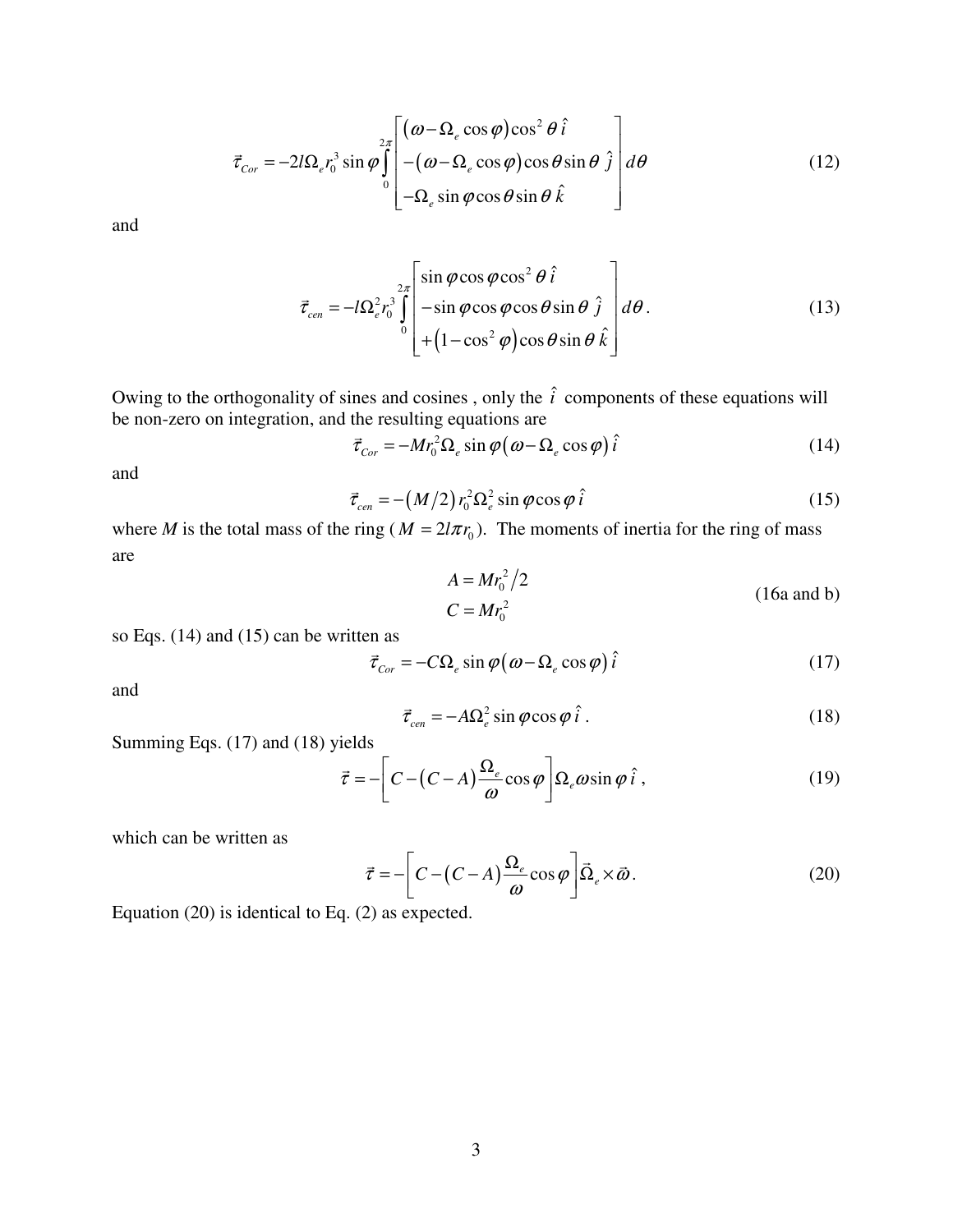

Fig. 1 – Coordinate system with *x* axis in the direction of  $\vec{\Omega}$ <sub>e</sub>  $\times \vec{\omega}$  and the *z* axis in the direction of  $\vec{\omega}$ . The angle between  $\vec{\Omega}_e$  and  $\vec{\omega}$  is  $\varphi$ , and the azimuth angle,  $\theta$ , is measured clockwise from the *y* axis.

### IV. DISCUSSION OF RESULTS FOR SPINNING RING

Examination of Eqs. (17), (18) and (20) shows that the terms that involve the moment of inertia (*C*) around the spin axis are due to the Coriolis torque, and the term involving the moment of inertia around an axis perpendicular to the spin axis (*A*) is due to the centrifugal torque. That there are two Coriolis terms at first seems puzzling, but is explained by the fact that the velocity at a point on the gyro can be split into a part due to the spin of the gyro and a part due to the precession, and there is a separate Coriolis torque for each of these velocities.

The first term in Eq. (20),

$$
\vec{\tau}_1 = -C\,\vec{\Omega}_e \times \vec{\omega}\,,\tag{21}
$$

is the torque associated with that part of the Coriolis force due to the spin of the gyro. The second term,

$$
\vec{\tau}_2 = \left( C \frac{\Omega_e}{\omega} \cos \varphi \right) \vec{\Omega}_e \times \vec{\omega},\tag{22}
$$

is associated with that part of the Coriolis force due to the precession of the gyro. The final term,

$$
\vec{\tau}_3 = -\left(A\frac{\Omega_e}{\omega}\cos\varphi\right)\vec{\Omega}_e \times \vec{\omega},\tag{23}
$$

is attributed to the centrifugal force. Notice that in component form the magnitude of the spin angular velocity,  $\omega$ , cancels in both Eq. (22) and (23), which is expected, since physically neither of these terms should depend on the rate of spin, but only on the rate precession.

A qualitative understanding of these three terms follows. The Coriolis force at a point on the ring is proportional to and opposite of the cross product of the angular velocity of the Earth and the Earth-relative velocity of the point,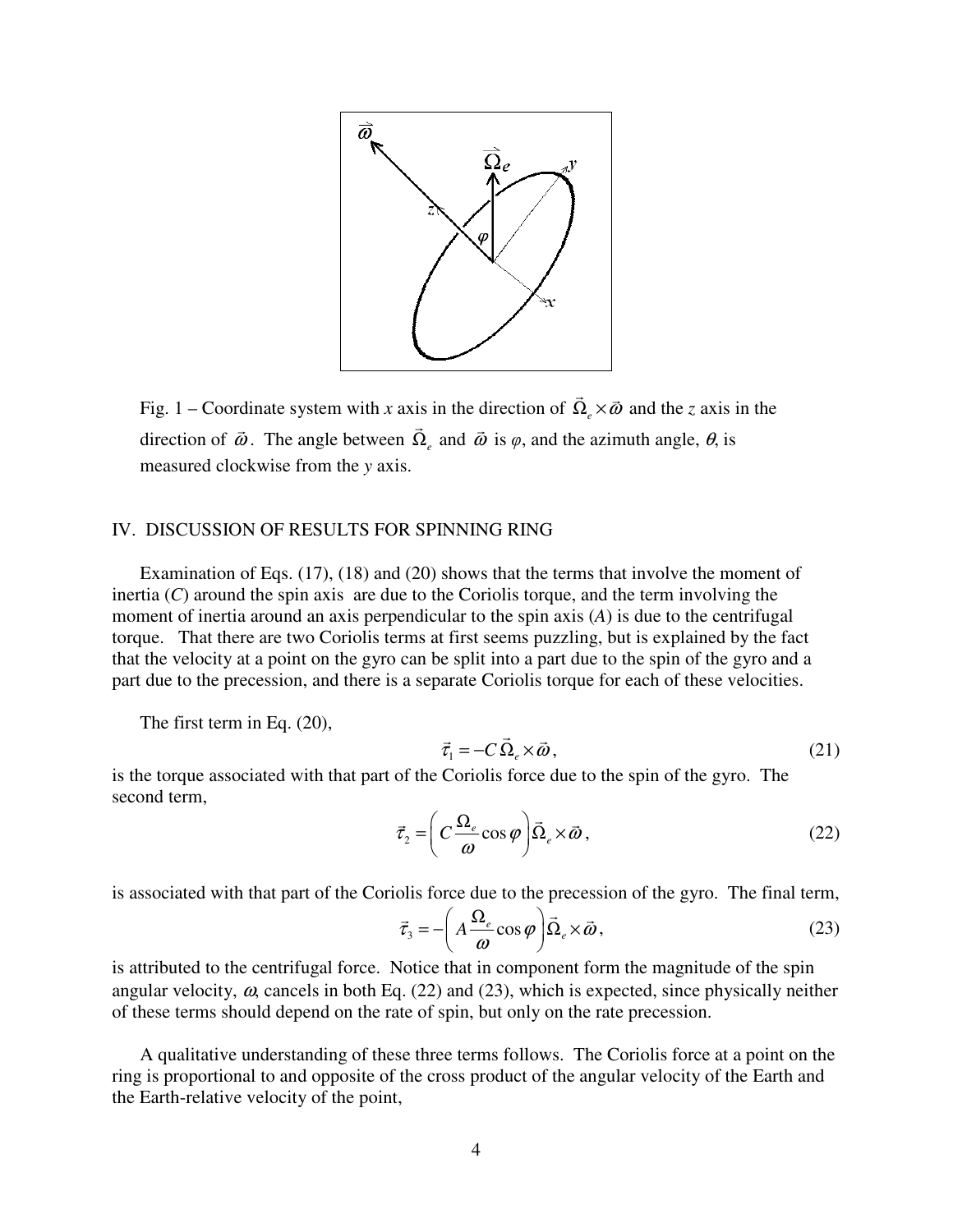$$
\vec{F}_{Cor} \propto -\vec{\Omega}_e \times \vec{V} \,. \tag{24}
$$

The velocity is due to a combination of spin and precession. Figure 2.a shows the direction of the velocity and Coriolis force due to spin only at two points on the ring. Though only drawn for two points, consideration of Eq. (24) for any other points on the ring will serve to convince that the net result of Coriolis force due to spin is a negative torque around the *x* axis. Careful thought will also result in realizing that this torque will disappear if  $\vec{\omega}$  and  $\vec{\Omega}_e$  are either parallel or opposite. Figure 2.b is the same as Fig. 2.a, only for the Coriolis force due to the precession of the gyro. The forces in this case are opposite to those of Fig 2.a (recall that the precession angular velocity is opposite to  $\vec{\Omega}_e$ ), and so the torques in the two cases are opposite. This is reflected in the opposite signs in Eqs. (21) and (22). As with the spin Coriolis torque, the torque from the precessional Coriolis force disappears if  $\vec{\omega}$  and  $\vec{\Omega}_e$  are either parallel or opposite, but in addition, it disappears if the two vectors are also perpendicular.

The centrifugal force is everywhere oriented normal to, and away from, the line on which  $\vec{\Omega}_e$ lies, and the two force arrows drawn in Fig. 2.c show direction of the centrifugal force at the same two points used in the prior figures. The centrifugal forces create a torque that has the same orientation as that due to the Coriolis force from the spin, as confirmed by the same signs in Eqs. (21) and (23).

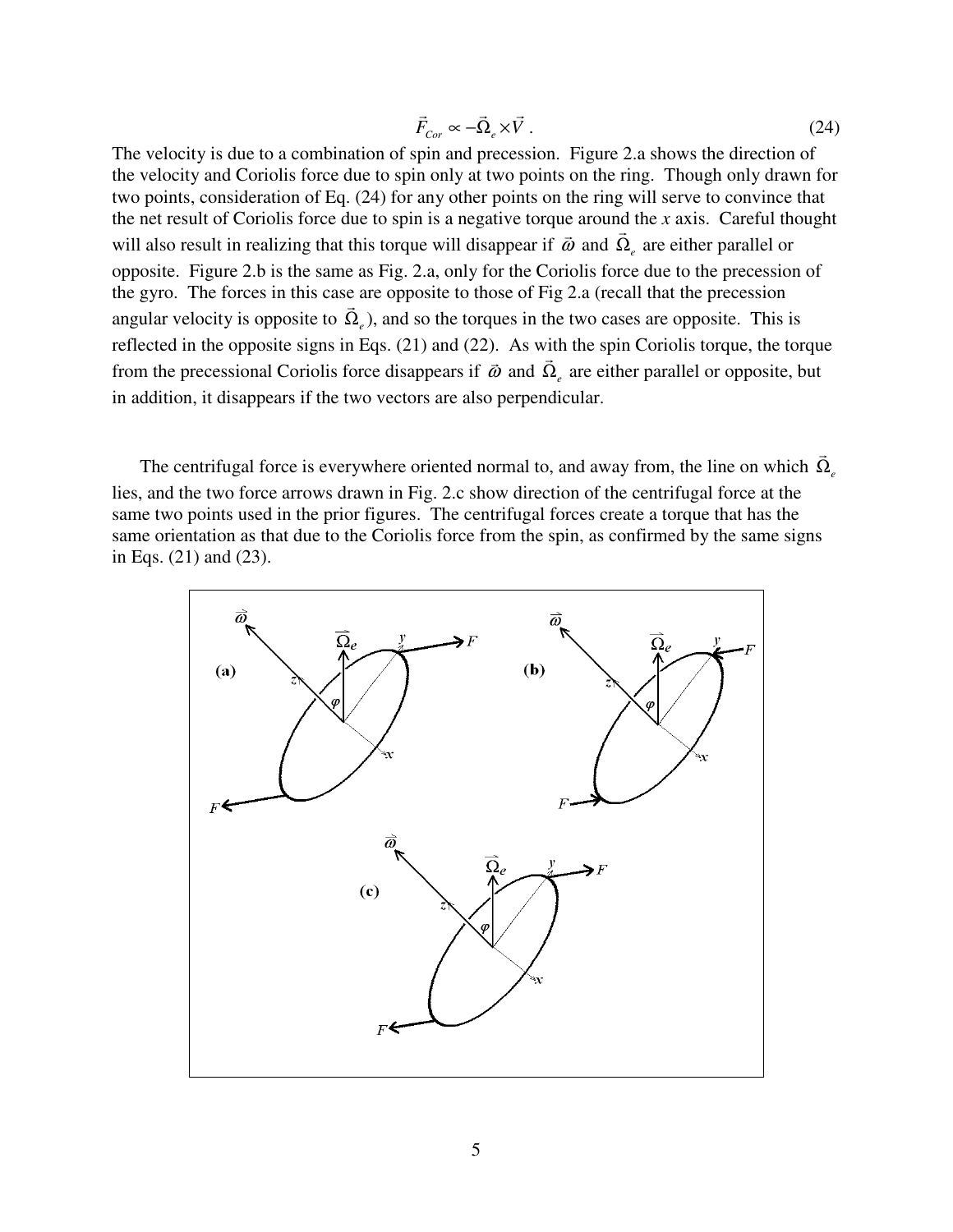Fig. 2 – Arrows marked *F* show the directions of the forces at two points for the torques due to (a) Coriolis force from spin; (b) Coriolis force from precession; and (c) centrifugal force.

## V. RESULTS AND DISCUSSION FOR A SPHERICAL SHELL

For a spherically symmetric gyro a thin spherical shell of radius  $r_0$  is chosen. In this case the relevant vectors in component form are

$$
\vec{r} = r_0 \left( \sin \phi \sin \theta \hat{i} + \sin \phi \cos \theta \hat{j} + \cos \phi \hat{k} \right)
$$
  
\n
$$
\vec{\Omega}_e = \Omega_e \left( \sin \phi \hat{j} + \cos \phi \hat{k} \right)
$$
  
\n
$$
\vec{\omega} = \omega \hat{k}
$$
\n(25.a-c)

where  $\phi$  is the angle from the *z* axis. The vector  $\vec{R}$  in this case is found by using the following two expressions which come from Fig. 3,

$$
\vec{a} + \vec{R} = \vec{r}
$$
  
\n
$$
\vec{a} \cdot \vec{R} = 0
$$
\n(26)

which represent two equations and two unknowns,  $\vec{a}$  and  $\vec{R}$ . Writing these expressions in component form and eliminating *a* yields the following expression for  $\vec{R}$ ,

$$
\vec{R} = r_0 \begin{bmatrix} \sin \phi \sin \theta & \hat{i} \\ +(\cos^2 \phi \sin \phi \cos \theta - \cos \phi \sin \phi \cos \phi) & \hat{j} \\ +(\sin^2 \phi \cos \phi - \cos \phi \sin \phi \sin \phi \cos \theta) & \hat{k} \end{bmatrix} .
$$
 (27)

Using Eqs. (25) and (27) in Eqs. (7) and (9) and integrating is complex due to the shear number of terms involved. However, many of the terms are zero on integration due to the orthogonality of sine and cosine functions, so that any term whose dependence on  $\theta$  is through a single sin $\theta$  or  $\cos\theta$  term, or a product of  $\sin\theta$  or  $\cos\theta$  will disappear. Some other identities that are useful in the integration are

$$
\int_{0}^{\pi} \sin^{3} \phi \, d\phi = 4/3
$$
\n
$$
\int_{0}^{\pi} \cos^{3} \phi \, d\phi = 0
$$
\n
$$
\int_{0}^{\pi} \sin^{2} \phi \cos \phi \, d\phi = 0
$$
\n
$$
\int_{0}^{\pi} \cos^{2} \phi \sin \phi \, d\phi = 2/3
$$
\n(28)

and it is also helpful to know that for the spherical shell the moments of inertia are

$$
C = A = 2Mr_0^2/3.
$$
 (29)

With patience and care, integration of Eqs. (7) and (9) yields the following expressions,